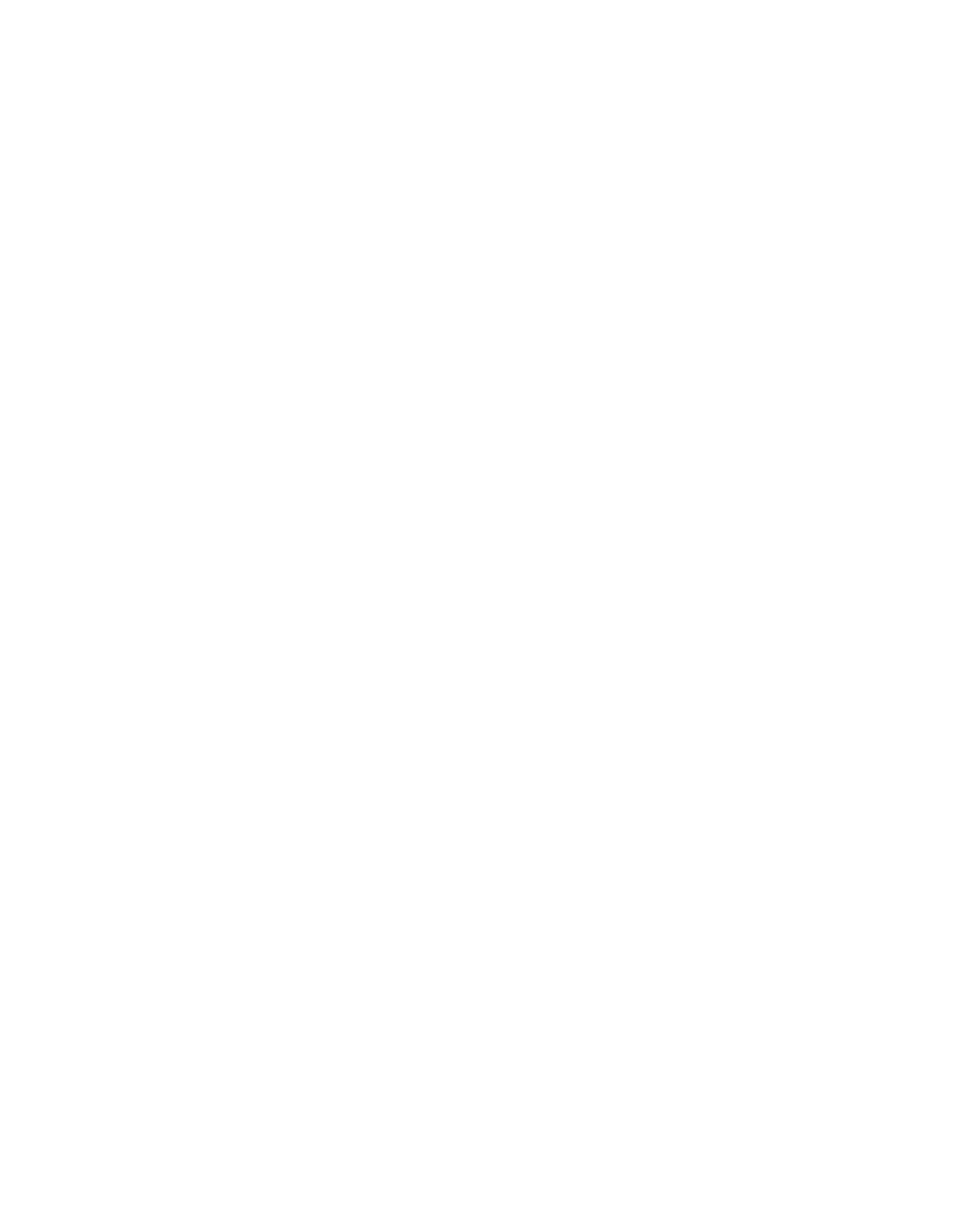## MIL - 4Base-Scorecard: CHC119 - 08-17-16 - MIL 1 @ CHC 6 \* . \* wP: Lester - LP: Nelson - Sv: - CHC rec 76-43 - Soler is Top Contributor in CHC win



|                | MIL - 4BaseScore - Player 4Score by Batting Order<br>CHC119 - 08-17-16 - MIL 1 @ CHC 6<br>WP: Lester - LP: Nelson - Sv: - CHC rec 76-43 - Soler is Top Contributor in CHC win |              |                         |                         |           |           |                         |              |                         |                         |           |  |  |  |
|----------------|-------------------------------------------------------------------------------------------------------------------------------------------------------------------------------|--------------|-------------------------|-------------------------|-----------|-----------|-------------------------|--------------|-------------------------|-------------------------|-----------|--|--|--|
|                | <b>Bat Order</b>                                                                                                                                                              |              |                         |                         |           |           |                         |              |                         |                         |           |  |  |  |
| Player         | Team                                                                                                                                                                          | Position     | $\mathbf{1}$            | $\overline{\mathbf{2}}$ | 3         | 4         | 5                       | 6            | $\overline{7}$          | 8                       | 9         |  |  |  |
| <b>Broxton</b> | <b>MIL</b>                                                                                                                                                                    | CF           | $\overline{\mathbf{4}}$ |                         |           |           |                         |              |                         |                         |           |  |  |  |
| Elmore         | MIL                                                                                                                                                                           | LF           |                         |                         |           |           |                         |              | $\overline{\mathbf{4}}$ |                         |           |  |  |  |
| Carter         | MIL                                                                                                                                                                           | 1B           |                         |                         |           |           | $\overline{\mathbf{3}}$ |              |                         |                         |           |  |  |  |
| Maldonado      | <b>MIL</b>                                                                                                                                                                    | $\mathsf{C}$ |                         |                         |           |           |                         |              |                         | $\overline{\mathbf{3}}$ |           |  |  |  |
| Arcia          | <b>MIL</b>                                                                                                                                                                    | SS           |                         | $\overline{2}$          |           |           |                         |              |                         |                         |           |  |  |  |
| <b>Flores</b>  | <b>MIL</b>                                                                                                                                                                    | PH           |                         |                         |           |           |                         |              |                         |                         | 1         |  |  |  |
| Gennett        | MIL                                                                                                                                                                           | 2B           |                         |                         |           |           |                         | $\mathbf{0}$ |                         |                         |           |  |  |  |
| Nelson         | MIL                                                                                                                                                                           | P            |                         |                         |           |           |                         |              |                         |                         | $\bullet$ |  |  |  |
| Perez          | MIL                                                                                                                                                                           | <b>RF</b>    |                         |                         |           | $\pmb{0}$ |                         |              |                         |                         |           |  |  |  |
| Villar         | MIL                                                                                                                                                                           | 3B           |                         |                         | $\pmb{0}$ |           |                         |              |                         |                         |           |  |  |  |

Scorecard Sponsored By



**GO** - Meal and Fitness Tracker By Iolo

https://itunes.apple.com/us/app/go-meal-and-fitness-track-er/id785910082?mt=8

# MIL - 4Score Box - Player Totals<br>CHC119 - 08-17-16 - MIL 1 @ CHC 19<br>WP: Lester - LP: Nelson - Sv: - CHC rec 76-43 - Soler is Top Contributor in CHC win

| Player        |        | Team Position | Bat<br>Ord #     | Credit For Run | PA Bases       | <b>BR</b> Bases | <b>Bases Pushed</b> | Player 4Score  | Appearances    | Productivity<br>Rate |
|---------------|--------|---------------|------------------|----------------|----------------|-----------------|---------------------|----------------|----------------|----------------------|
| Broxton       | MIL CF |               | $\overline{1}$   | 0              | $\mathbf{1}$   | 3               | $\mathbf 0$         | $\overline{4}$ | 4              | 1.000                |
| Elmore        | MIL LF |               | $\overline{7}$   | $\mathbf 0$    | $\overline{2}$ | $\mathbf{1}$    | $\mathbf{1}$        | $\overline{4}$ | 3              | 1.333                |
| Carter        | MIL    | 1B            | $\sqrt{5}$       | $\pmb{0}$      | $\mathbf{1}$   | $\overline{2}$  | $\pmb{0}$           | 3              | $\overline{4}$ | 0.750                |
| Maldonado     | MIL C  |               | 8                | $\pmb{0}$      | $\mathbf{1}$   | $\pmb{0}$       | $\overline{c}$      | $\mathbf{3}$   | $\mathbf{3}$   | 1.000                |
| Arcia         | MIL SS |               | $\overline{2}$   | $\mathbf{1}$   | 0              | $\mathsf 0$     | $\mathbf{1}$        | $\overline{2}$ | 4              | 0.500                |
| Flores        | MIL    | PH            | $9\,$            | 0              | $\mathbf{1}$   | $\mathsf 0$     | $\mathsf 0$         | $\mathbf{1}$   | $\mathbf{1}$   | 1.000                |
| Gennett       | MIL 2B |               | $\,6\,$          | $\pmb{0}$      | $\pmb{0}$      | $\mathsf 0$     | $\pmb{0}$           | $\mathsf 0$    | $\overline{4}$ | 0.000                |
| Nelson        | MIL P  |               | $\boldsymbol{9}$ | $\pmb{0}$      | $\pmb{0}$      | $\pmb{0}$       | $\pmb{0}$           | $\pmb{0}$      | $\overline{2}$ | 0.000                |
| Perez         | MIL RF |               | $\overline{4}$   | 0              | $\mathsf 0$    | $\pmb{0}$       | $\mathsf 0$         | $\pmb{0}$      | $\overline{4}$ | 0.000                |
| Villar        | MIL    | 3B            | $\mathbf{3}$     | 0              | $\mathbf 0$    | $\mathsf 0$     | $\pmb{0}$           | $\mathsf 0$    | 4              | 0.000                |
| <b>Totals</b> |        |               |                  | $\mathbf{1}$   | 6              | 6               | 4                   | 17             | 33             | 0.515                |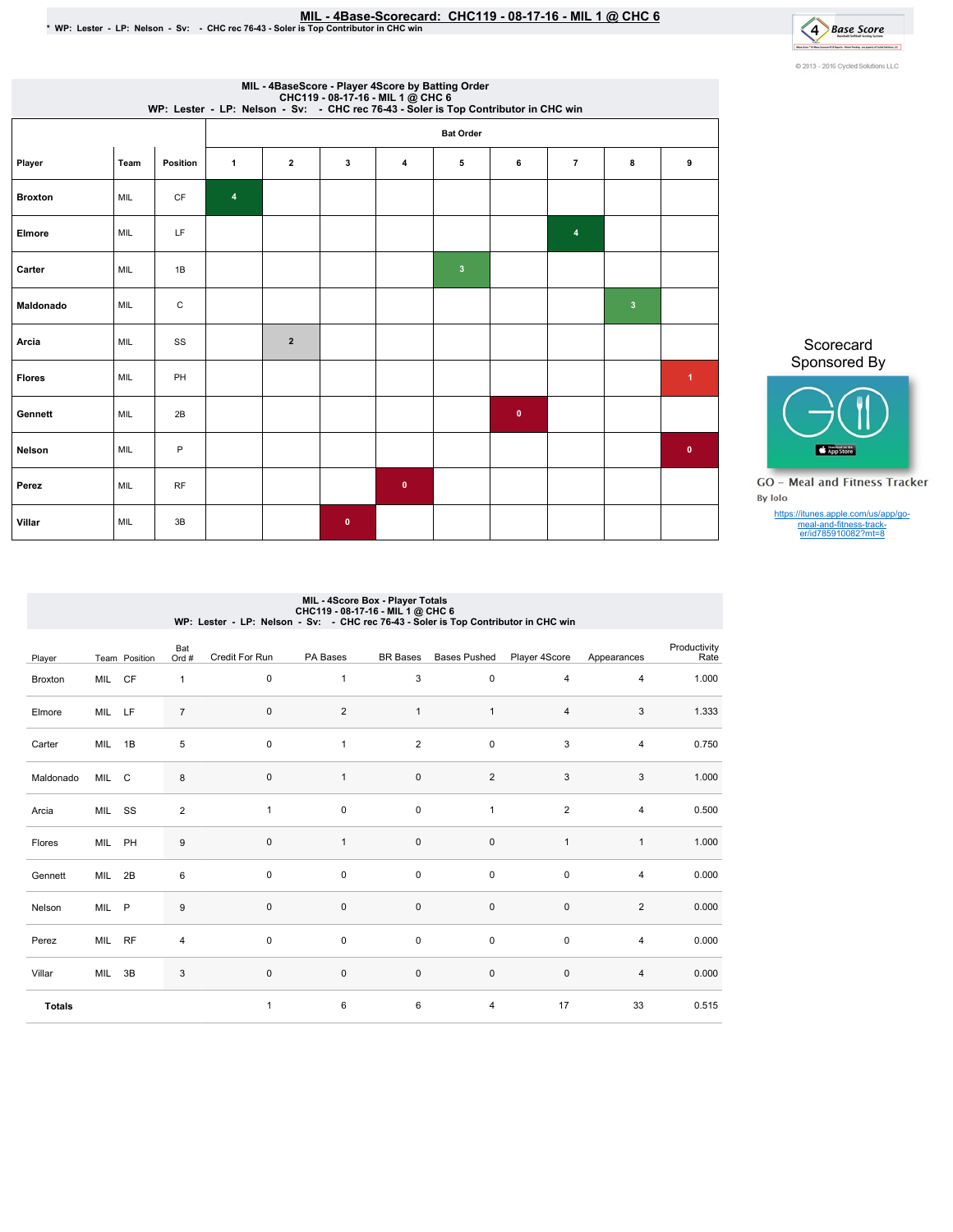|                  | 0,/ %DVH6FRUH 300 HU 6FRUHE\%DWMQJ2UGHU<br>$8+8$<br>: 3 / HVMMU / 3 1 HOVRQ 6Y & + & UHF 6ROHULY 7RS & ROMLEXWRULQ & + & ZLQ |                  |  |           |  |  |  |  |  |  |  |  |  |  |
|------------------|------------------------------------------------------------------------------------------------------------------------------|------------------|--|-----------|--|--|--|--|--|--|--|--|--|--|
|                  |                                                                                                                              |                  |  | %DW2 UGHU |  |  |  |  |  |  |  |  |  |  |
| 300 HU           | 7HDP                                                                                                                         | 3 RVLMRQ         |  |           |  |  |  |  |  |  |  |  |  |  |
| %UR[ WRQ         | $0 \sqrt{ }$                                                                                                                 | &)               |  |           |  |  |  |  |  |  |  |  |  |  |
| $($ $\oplus$ RUH | 0,                                                                                                                           | $\left( \right)$ |  |           |  |  |  |  |  |  |  |  |  |  |
| &DUMU            | 0,                                                                                                                           | $\%$             |  |           |  |  |  |  |  |  |  |  |  |  |
| 0 DOGRODGR       | $0 \sqrt{ }$                                                                                                                 | &                |  |           |  |  |  |  |  |  |  |  |  |  |
| \$UFLD           | $0 \sqrt{ }$                                                                                                                 | 66               |  |           |  |  |  |  |  |  |  |  |  |  |
| ) <b>ORUHV</b>   | $0 \sqrt{ }$                                                                                                                 | $3+$             |  |           |  |  |  |  |  |  |  |  |  |  |
| * HQQHWV         | 0,                                                                                                                           | $\%$             |  |           |  |  |  |  |  |  |  |  |  |  |
| 1 HOVRQ          | 0,                                                                                                                           | 3                |  |           |  |  |  |  |  |  |  |  |  |  |
| 3HJH             | $0 \sqrt{ }$                                                                                                                 | 5)               |  |           |  |  |  |  |  |  |  |  |  |  |
| 9 <sub>1</sub>   | $0 \sqrt{ }$                                                                                                                 | %                |  |           |  |  |  |  |  |  |  |  |  |  |

 $0j + 8+8$ 

:3/HWMU/31HORQ 6Y & +& UF 6ROWLYRS&ROMLEXMULUQ& +& ZLQ



<u>KWOSY WACHYDSSON FRP XVDSSJR</u><br>PHDCDQGILWOHAYWOFN<br><u>HULG "PW</u>

|                  |        |               |                                | $0 \sqrt{2}$<br>$8 + 8$ | 6 FRUH%R[ 300\HU7RWDOV<br>$0$ , $/$ # & + & | : 3 / HMMU / 3 1 HO/RQ 6Y & + & UHF 6ROHULV 7RS & ROMULEXWRULQ & + & ZLQ |              |                   |
|------------------|--------|---------------|--------------------------------|-------------------------|---------------------------------------------|--------------------------------------------------------------------------|--------------|-------------------|
| 30 NU            |        | 7HDP 3RVMLIRQ | %DW<br>$2 \text{ } \mathsf{L}$ |                         |                                             | & UHGLW, RU5XQ 3\$ %DVHV %5 %DVHV %DVHV3XVKHG 3001 HU 6 FRUH             | \$SSHDUDGFHV | 3 URGXFWWW<br>5DM |
| <b>%URIVRO</b>   | 0, / 8 |               |                                |                         |                                             |                                                                          |              |                   |
| $($ $\oplus$ RUH | 0, / / |               |                                |                         |                                             |                                                                          |              |                   |
| & DUMU           | $0/$ % |               |                                |                         |                                             |                                                                          |              |                   |
| 0DORODGR 0 / &   |        |               |                                |                         |                                             |                                                                          |              |                   |
| \$UFLD           | 0/66   |               |                                |                         |                                             |                                                                          |              |                   |
| $)$ CRUHV        | $0/3+$ |               |                                |                         |                                             |                                                                          |              |                   |
| * HOCHWW         | $0/$ % |               |                                |                         |                                             |                                                                          |              |                   |
| 1 HORQ           | 0/3    |               |                                |                         |                                             |                                                                          |              |                   |
| ЗНЩ              | 0/5)   |               |                                |                         |                                             |                                                                          |              |                   |
| <b>91000U</b>    | $0/$ % |               |                                |                         |                                             |                                                                          |              |                   |
| 7RW20V           |        |               |                                |                         |                                             |                                                                          |              |                   |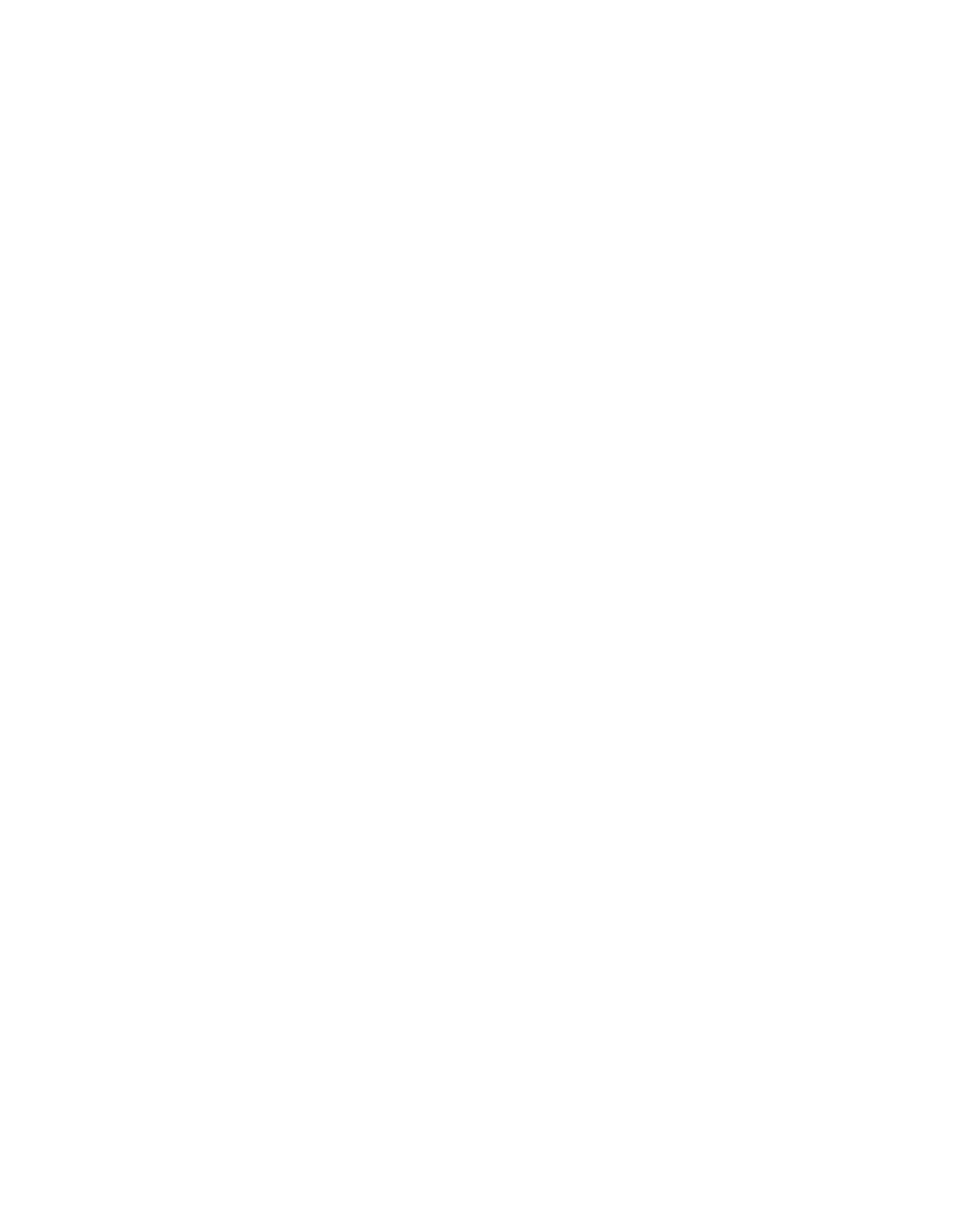|                  |                |                    |                  | Detail by Bat Order/Player |                     |                          |                     |                     |                           |
|------------------|----------------|--------------------|------------------|----------------------------|---------------------|--------------------------|---------------------|---------------------|---------------------------|
| <b>Bat Order</b> | Player         | Inning             | Play Text        | LOBStatus                  | Credit For Run      | PA Bases                 | <b>BR</b> Bases     | <b>Bases Pushed</b> | Player 4Score             |
|                  |                | 01                 | $6 - 3$          |                            | $\mathbf 0$         | $\mathsf{O}\xspace$      | $\mathsf{O}\xspace$ | $\mathsf{O}\xspace$ | $\boldsymbol{0}$          |
|                  |                | 03                 | $\sf K$          |                            | $\mathbf 0$         | $\mathsf{O}\xspace$      | $\mathsf 0$         | $\mathsf{O}\xspace$ | $\mathsf{O}\xspace$       |
| $\mathbf{1}$     | <b>Broxton</b> | ${\bf 06}$         | 7.Single +2ndSB  |                            | $\mathbf 0$         | $\mathbf{1}$             | $\mathfrak{S}$      | $\mathsf{O}\xspace$ | $\overline{4}$            |
|                  |                | ${\bf 08}$         | Κ                |                            | $\mathbf 0$         | $\mathsf{O}\xspace$      | $\mathbf 0$         | $\mathsf{O}\xspace$ | $\mathsf{O}\xspace$       |
|                  |                |                    |                  | <b>Player Totals</b>       | $\underline{0}$     | $\overline{1}$           | $\overline{3}$      | $\underline{0}$     | $\overline{4}$            |
|                  |                | 01                 | $\sf K$          |                            | $\mathbf 0$         | $\mathsf{O}\xspace$      | $\mathsf 0$         | $\mathsf{O}\xspace$ | $\mathsf{O}\xspace$       |
|                  |                | $03\,$             | $\mathbf{1}$     |                            | $\mathsf{O}\xspace$ | $\mathsf{O}\xspace$      | $\mathsf{O}\xspace$ | $\mathsf{O}\xspace$ | $\mathsf{0}$              |
| $\sqrt{2}$       | Arcia          | ${\bf 06}$         | 1U ProdOut       |                            | 1                   | $\mathsf{O}\xspace$      | $\mathsf{O}\xspace$ | $\mathbf{1}$        | $\sqrt{2}$                |
|                  |                | ${\bf 08}$         | $\boldsymbol{9}$ |                            | $\mathbf 0$         | $\mathsf{O}\xspace$      | $\mathsf{O}\xspace$ | $\mathsf{O}\xspace$ | $\mathsf{O}\xspace$       |
|                  |                |                    |                  | <b>Player Totals</b>       | $\overline{1}$      | $\underline{0}$          | $\underline{0}$     | $\overline{1}$      | $\overline{2}$            |
|                  |                | 01                 | $\sf K$          |                            | $\mathbf 0$         | $\mathsf{O}\xspace$      | $\mathsf 0$         | $\mathsf{O}\xspace$ | $\mathsf{O}\xspace$       |
|                  |                | 03                 | $6 - 3$          |                            | $\mathbf 0$         | $\mathsf{O}\xspace$      | $\mathsf 0$         | $\mathsf{O}\xspace$ | $\mathsf{O}\xspace$       |
| $\sqrt{3}$       | Villar         | $06\,$             | $\boldsymbol{9}$ |                            | $\mathbf 0$         | $\mathsf{O}\xspace$      | $\mathsf{O}\xspace$ | $\mathsf{O}\xspace$ | $\mathsf{O}\xspace$       |
|                  |                | ${\bf 08}$         | $1 - 3$          |                            | $\mathbf 0$         | $\mathsf{O}\xspace$      | $\mathsf 0$         | $\mathsf{O}\xspace$ | $\mathsf{O}\xspace$       |
|                  |                |                    |                  | <b>Player Totals</b>       | $\underline{0}$     | $\underline{0}$          | $\underline{0}$     | $\underline{0}$     | $\underline{0}$           |
|                  |                | 02                 | $4 - 3$          |                            | $\mathbf 0$         | $\mathsf{O}\xspace$      | $\mathsf{O}\xspace$ | $\mathsf{O}\xspace$ | $\mathsf{O}\xspace$       |
|                  | Perez          | $04\,$             | $\overline{7}$   |                            | $\mathbf 0$         | $\mathsf{O}\xspace$      | $\mathsf{O}\xspace$ | $\mathsf{O}\xspace$ | $\mathsf 0$               |
| $\overline{4}$   |                | ${\bf 06}$         | 8                |                            | $\mathbf 0$         | $\mathsf{O}\xspace$      | $\mathsf 0$         | $\mathsf{O}\xspace$ | $\mathsf{0}$              |
|                  |                | $09\,$             | $\bf8$           |                            | $\mathbf 0$         | $\mathsf{O}\xspace$      | $\mathsf{O}\xspace$ | $\mathsf{O}\xspace$ | $\mathsf{O}\xspace$       |
|                  |                |                    |                  | <b>Player Totals</b>       | $\underline{0}$     | $\underline{0}$          | $\overline{0}$      | $\underline{0}$     | $\underline{0}$           |
|                  |                | $02\,$             | 7.Single         | Left on 3rd                | $\mathbf 0$         | $\mathbf{1}$             | $\overline{c}$      | $\mathsf{O}\xspace$ | $\ensuremath{\mathsf{3}}$ |
|                  |                | 04                 | Κ                |                            | $\mathbf 0$         | $\mathsf{O}\xspace$      | $\mathsf 0$         | $\mathsf{O}\xspace$ | $\mathsf{O}\xspace$       |
| $\sqrt{5}$       | Carter         | $07\,$             | $\mathsf 3$      |                            | $\mathsf{O}\xspace$ | $\mathsf{O}\xspace$      | $\mathsf 0$         | $\mathsf{O}\xspace$ | $\mathsf{O}\xspace$       |
|                  |                | $09\,$             | $\sf K$          |                            | $\mathbf 0$         | $\mathsf{O}\xspace$      | $\mathsf{O}\xspace$ | $\mathsf{O}\xspace$ | $\mathsf{O}\xspace$       |
|                  |                |                    |                  | <b>Player Totals</b>       | $\underline{0}$     | $\overline{1}$           | $\overline{2}$      | $\underline{0}$     | $\overline{3}$            |
|                  |                | $02\,$             | $\sf K$          |                            | $\mathbf 0$         | $\mathsf{O}\xspace$      | $\mathsf 0$         | $\mathsf{O}$        | $\mathsf{O}\xspace$       |
|                  |                | $04$               | 8                |                            | $\mathbf 0$         | $\mathsf{O}\xspace$      | $\mathsf 0$         | $\mathsf{O}\xspace$ | $\mathsf{O}\xspace$       |
| 6                | Gennett        | $07\,$             | $6 - 3$          |                            | $\mathbf 0$         | $\mathsf{O}\xspace$      | $\mathsf{O}\xspace$ | $\mathsf{O}\xspace$ | $\mathsf{O}\xspace$       |
|                  |                | 09                 | $3 - 1$          |                            | $\mathbf 0$         | $\mathsf{O}\xspace$      | $\mathsf 0$         | $\mathsf{O}\xspace$ | $\mathsf{0}$              |
|                  |                |                    |                  | <b>Player Totals</b>       | $\underline{0}$     | $\underline{0}$          | $\underline{0}$     | $\underline{0}$     | $\underline{0}$           |
|                  |                | 02                 | 9.Single         | Left on 2nd                | $\mathbf 0$         | $\mathbf{1}$             | $\mathbf{1}$        | $\mathbf{1}$        | $\ensuremath{\mathsf{3}}$ |
| $\overline{7}$   | Elmore         | 05                 | $6 - 3$          |                            | $\mathbf 0$         | $\mathsf{O}\xspace$      | $\mathsf 0$         | $\mathsf{O}\xspace$ | $\mathsf{O}\xspace$       |
|                  |                | $07\,$             | Walk             | Left on 1st                | $\mathbf 0$         | $\mathbf{1}$             | $\mathsf 0$         | $\mathsf{O}\xspace$ | $\mathbf{1}$              |
|                  |                |                    |                  | <b>Player Totals</b>       | $\underline{0}$     | $\underline{2}$          | $\overline{1}$      | $\overline{1}$      | $\overline{4}$            |
|                  |                | $02\,$             | Walk             | Left on 1st                | $\mathbf 0$         | $\mathbf{1}$             | $\overline{0}$      | $\overline{2}$      | $\mathsf 3$               |
| 8                | Maldonado      | 05                 | $\sf K$          |                            | $\mathbf 0$         | $\mathsf{O}\xspace$      | $\mathsf 0$         | $\mathsf{O}\xspace$ | $\mathsf{0}$              |
|                  |                | $07\,$             | $2 - 3$          |                            | $\mathbf 0$         | $\mathsf{O}\xspace$      | $\mathsf 0$         | $\mathbf 0$         | $\mathsf{O}\xspace$       |
|                  |                |                    |                  | <b>Player Totals</b>       | $\underline{0}$     | $\underline{\mathbf{1}}$ | $\underline{0}$     | $\underline{2}$     | $\overline{3}$            |
|                  |                | 02                 | $6-4$            |                            | $\mathbf 0$         | $\mathsf{O}\xspace$      | $\mathsf 0$         | $\mathsf{O}\xspace$ | $\mathsf{O}\xspace$       |
|                  | Nelson         | 05                 | $\sf K$          |                            | $\mathbf 0$         | $\mathsf{O}\xspace$      | $\mathsf{O}\xspace$ | $\mathsf{O}\xspace$ | $\mathsf{O}\xspace$       |
| $\boldsymbol{9}$ |                |                    |                  | <b>Player Totals</b>       | $\underline{0}$     | $\underline{0}$          | $\underline{0}$     | $\underline{0}$     | $\underline{0}$           |
|                  | Flores         | ${\bf 08}$         | 7.Single         | Left on 1st                | $\mathbf 0$         | $\mathbf{1}$             | $\mathsf 0$         | $\mathsf{O}\xspace$ | $\mathbf{1}$              |
|                  |                |                    |                  | <b>Player Totals</b>       | $\underline{0}$     | $\overline{1}$           | $\underline{0}$     | $\underline{0}$     | $\overline{1}$            |
|                  |                | <b>Grand Total</b> |                  |                            | $\overline{1}$      | $\underline{6}$          | $\underline{6}$     | $\underline{4}$     | 17                        |

#### <u>MIL - 4Base-Scorecard: CHC119 - 08-17-16 - MIL 1 @ CHC 6</u>

\*WP:Lester-LP:Nelson-Sv: -CHCrec76-43-SolerisTopContributorinCHCwin